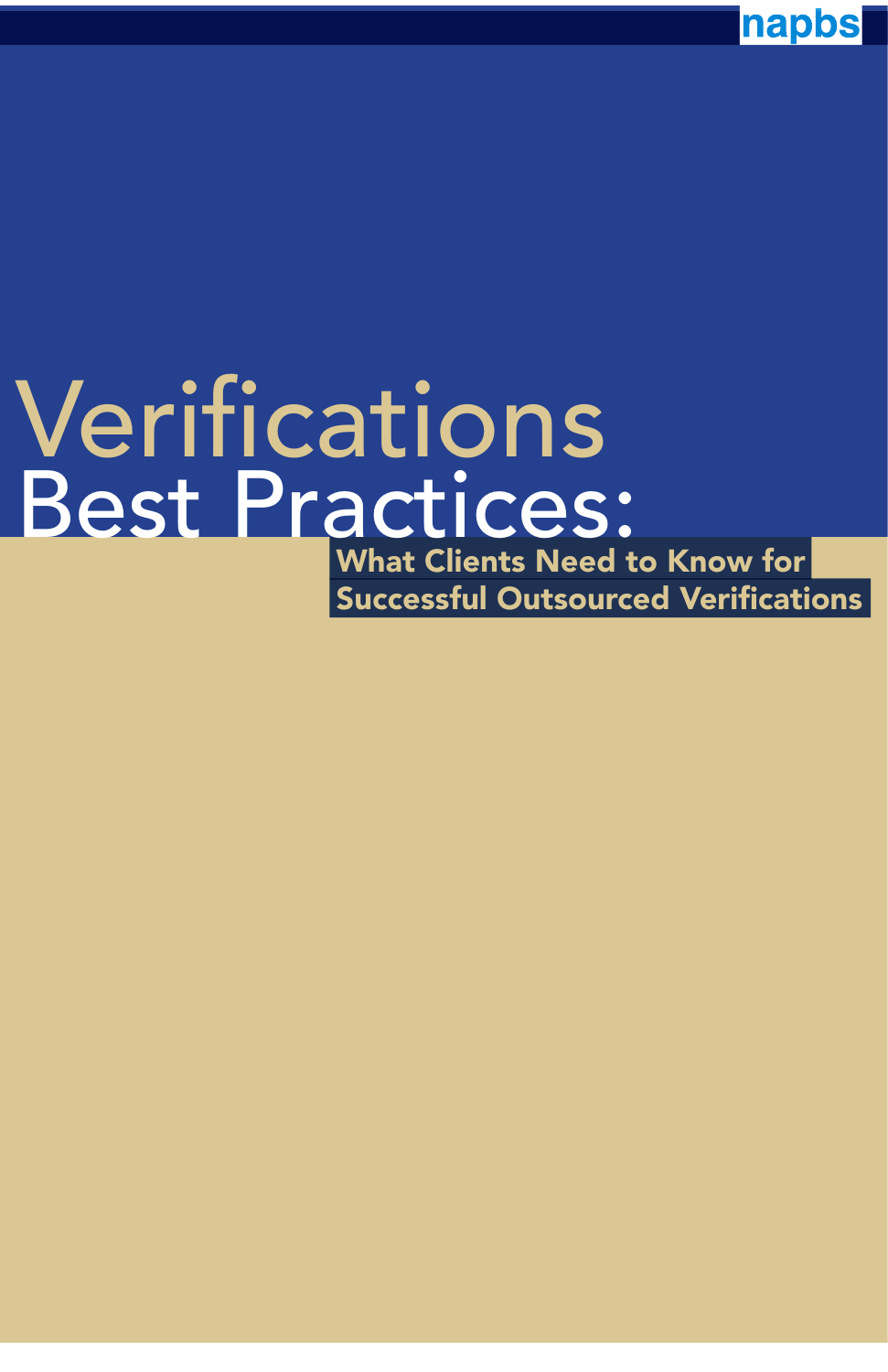# Verifications Best Practices:

Verification of applicant-provided information is a recommended part of the hiring process. Verifications may be undertaken by the employer or may be outsourced to a background screening company.

Services most often grouped within the "Verifications" family include the following.

- Verification of Employment History
- Education History Verification
- References
- Verification of Earned Credentials/Licenses
- Verification of Military Service

Verifications are more labor intensive than other types of background checks, and require employer participation in order to be completed successfully and in a timely fashion.

This document has been created for employers who wish to outsource the verification process to Consumer Reporting Agencies (CRA) firms, also known as background screening companies. The CRA may not be successful in performing verifications without the assistance and cooperation of the employer. This document discusses some of the actions you, as an employer, can take in order to improve the probability of successful outsourced verifications.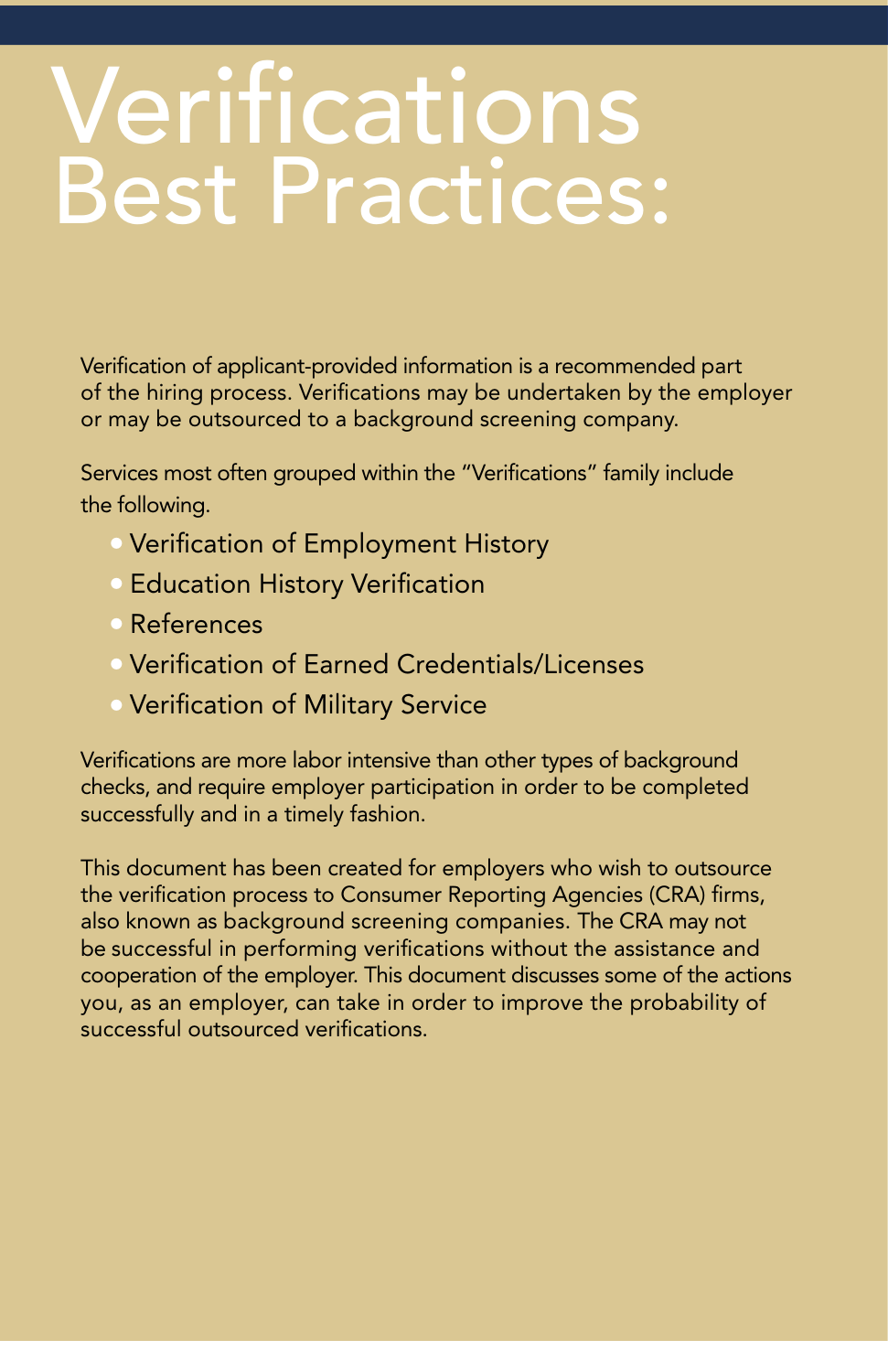#### What Clients Need to Know for Successful Outsourced Verifications

#### **Terminology**

The following are common terms you should know when discussing verifications.

Consumer Reporting Agency – This is also known as a CRA. Background screening companies are Consumer Reporting Agencies (CRA), as defined by the Fair Credit Reporting Act (FCRA).

Electronic Signature – This is a signature that is completed electronically, rather than signing a name with a pen or pencil. Special requirements must be met for an electronic signature to be valid in a court of law.

Fair Credit Reporting Act – This is the set of federal regulations administered by the Federal Trade Commission (FTC) that governs CRAs. See www.ftc.gov for more information on the FCRA. States may also have laws, typically more restrictive, that complement the FCRA.

Third-Party Source - These are organizations, generally established on a for-profit basis, that are contracted by institutions and/or employers to handle verifications. These third parties gather and maintain information from the institutions and employers they represent, and charge a fee to access their information. Typically, institutions and employers who contract with third-party sources to provide verifications will not provide this information themselves, but will refer all requests for verifications to the third-party source.

Wet Signature  $-$  A wet signature is completed by the subject by signing the name in pen or pencil.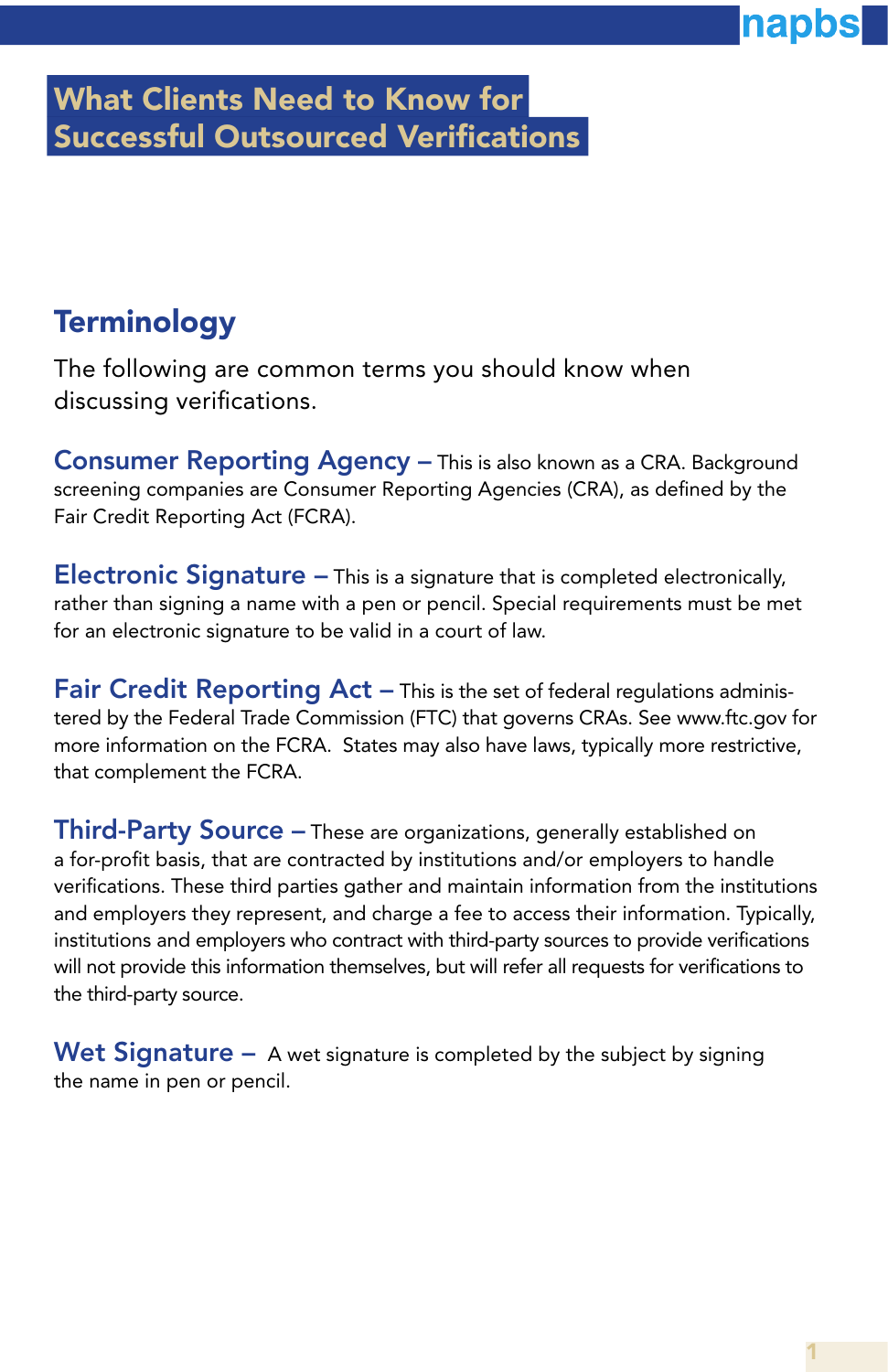#### General Guidelines for Successful Verifications

- Provide as much information as possible with your **search request.** The full employer or school name, city and state information, name used at the institution, and full contact information for a reference are critical. Time spent by the CRA researching phone numbers and contact information will delay your results. Further, remember to include other names used by the applicant, especially in the case of additional or different names. An individual's last name may change because of marriage or divorce. However, also remember that some individuals may have used a different first name, perhaps when younger. The professional now known as Robert J. Jones may have been known as "Jimmy" Jones in school. The CRA must have the name the individual used during the time frame being verified in order to successfully complete the verification.
- Have a signed consent form from the applicant. Unlike many other types of background searches, verifications may require that you provide a copy of the applicant's consent to the CRA in order for them to complete the verification. Some sources, especially educational institutions, may have a policy in place that requires a copy of a "wet" signature (as opposed to an electronic signature) consent prior to releasing information.
- Request the level of verification that best fits your **needs.** If you are requesting a verification for the purpose of verifying information on an application, have the CRA conduct a simple or standard verification. If a subject's previous salary or GPA is not important in the hiring process, don't ask the CRA to obtain it. Acquiring sensitive information, such as salary or GPA, and asking custom questions has a likelihood of increasing your costs and delaying the reporting of results.
- $\bullet$  Be patient. In some cases, the source of the information to be verified does not view a timely response to be a priority. Past employers, schools and references are often busy with their primary duties. Providing timely and/or lengthy verifications can take up valuable time from these sources, particularly if the information is old or archived. Some sources may be unwilling to respond under any circumstances. They may not return phone calls or provide any information to the verifier. Similarly, the source may not recognize the name of the CRA and choose not to respond, whereas the source may be readily familiar with the name of the potential employer and return the call as a professional courtesy.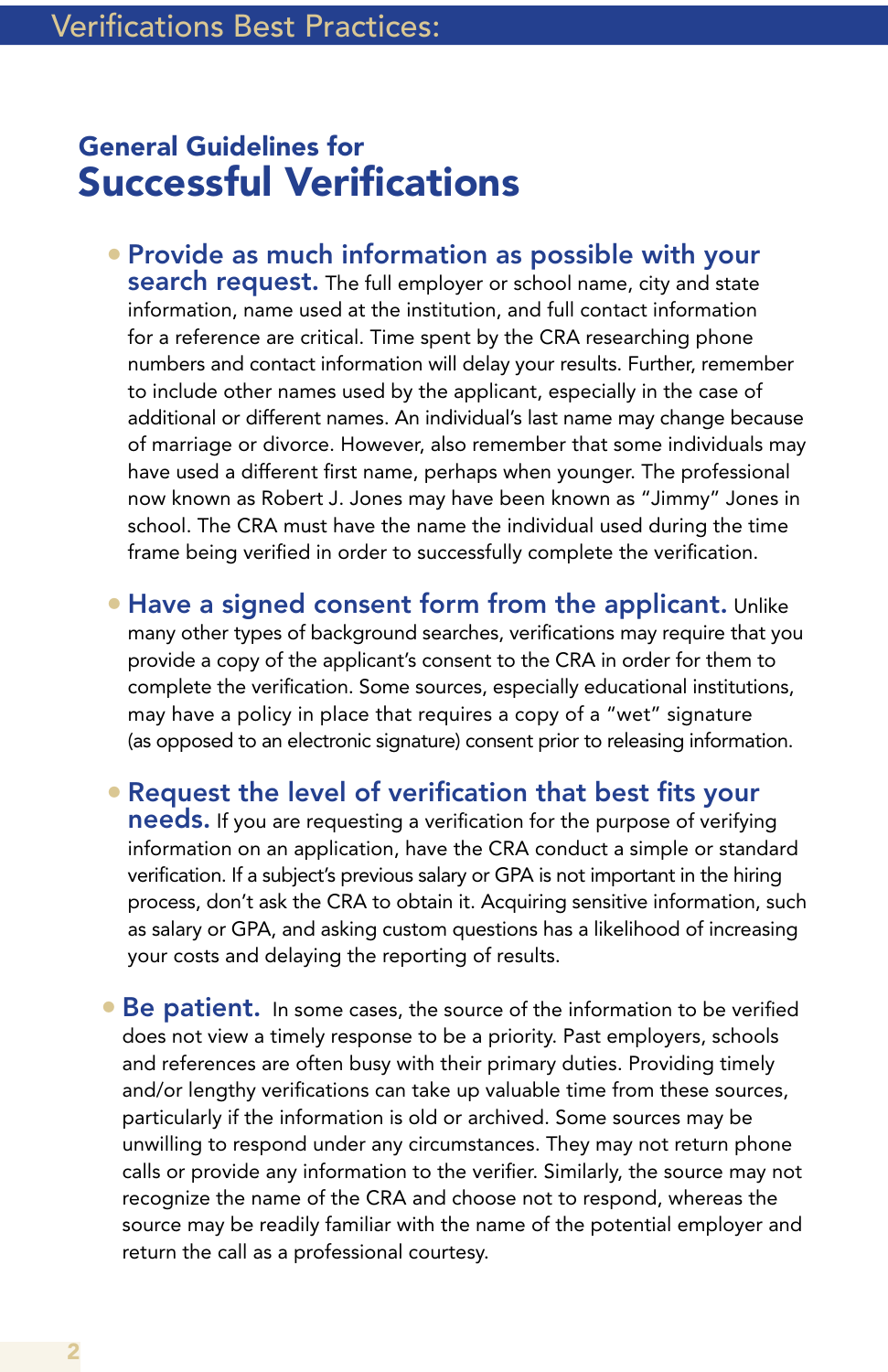## napbs

#### Verification of Employment History

Description – A verification of employment history typically provides a confirmation from the employer of dates of employment and position held, as well as the name and position of the verifier. The information that is verified is typically provided by the applicant on an application form or resume. Expanded options may include manager, supervisor or peer interviews to obtain information as to the individual's relevant skills, time management, disciplinary actions, character, work habits, and personal characteristics. Customized questions based on the industry may be available. Sources of information may have a policy that prevents the release of some information, such as salary or eligibility for rehire, or may have policies that only allow confirmation of information provided by the CRA (i.e., they cannot correct any erroneous information provided by the applicant, but can say if it agrees with their information or not).

 Helpful Hint: Find out the standard questions offered by your CRA. If you are interested in more in-depth questions, contact your CRA to learn what options are offered. If the sources are willing to answer additional questions, an employer can gain very valuable insight as to whether or not the applicant is a viable candidate.

Be aware that asking questions beyond factual items (dates, position, salary, etc.) means the background report received by the employer will be considered an Investigative Consumer Report, governed by FCRA § 606. The employer has additional responsibilities when Investigative Consumer Reports are ordered. Some states also have special Investigative Consumer Report requirements.

 Helpful Hint: Keep your verification to factual questions, if you only require a simple verification. Asking custom questions may result in an additional burden on you, the employer, which you take on unnecessarily.

Means of Verification – Employment verifications are primarily conducted via telephone. Some employers require, or will allow, items requiring verification to be submitted by facsimile, email, or U.S. postal mail.

A growing number of employers have outsourced their employee/payroll files to third-party organizations that provide the verifications. In these cases, the employer will not accept any requests for verifications and will refer all verification requests to the third-party source. The third-party source charges the requestor a fee to obtain the information. The fees typically range from \$10 - \$20. Most CRAs pass these fees on to customers as a separate charge item. Some CRAs may incorporate these fees into the price of their verification products. Salary information from third-party sources may only be available with a PIN number that must be obtained in advance from the applicant. Under these circumstances, if you require the CRA to retrieve this information, the applicant must be involved and a delay is likely.

 Helpful Hint: Find out the separate fees your CRA charges for verifications from third-party sources so that you can budget appropriately. Understand that the CRA has little choice in using these third-party providers and a fee is always involved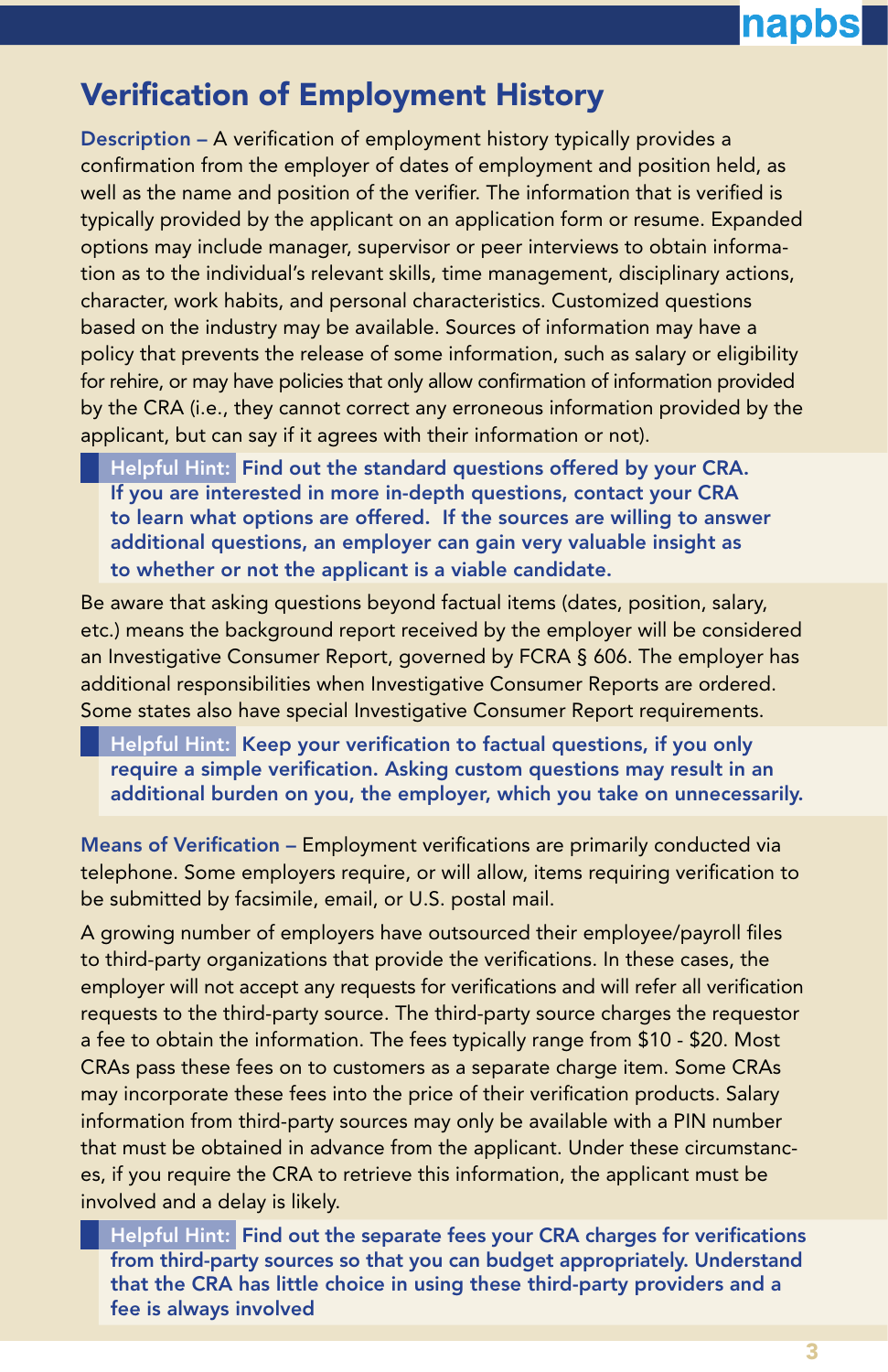Delays, Exceptions & Search Complications – CRAs are subject to the discretion and willingness of human resource departments, human resource professionals and employers to return requested information in a timely manner. Most CRAs will place several calls to an employer in order to obtain the verification. But the number of calls placed will rarely be unending, since there is a diminishing rate of success with each additional call. Some CRAs may have a policy of a standard maximum number of calls placed. Beyond that, the verification request is typically closed, and the employer is charged for the service. The CRA may or may not re-open the verification should the previous employer call back after the search has been closed. Also, there may be a fee imposed to re-open a search if additional information is provided.

 Helpful Hint: Find out what your CRA's standard number of calls is before they close the search. Also, learn how they handle information returned from the source after the search has been closed.

On occasion, an employer may require the CRA to communicate via U.S. Postal Mail or with a facsimile request providing the verification questions. This may cause delays that cannot be controlled by the CRA, especially if mail must be used to complete the verification.

Some employers require a copy of a signed consent or release before providing any verification information to the CRA (or directly to you). Other employers may provide a limited verification without a copy of a signed consent, but for certain questions (e.g., salary or subjective questions) will require a signed consent prior to releasing that information. This is an example of the benefit of selecting the type of verification that best suits your company's needs. If salary or performance information is not needed for the hiring decision, don't request it from the CRA. This will reduce the burden of providing copies of signed consents and will help get results back to you more quickly.

 Helpful Hint: Some CRAs encourage clients to mail or fax in a copy of the subject's signed consent with every employment verification requested. This will allow the CRA to complete the search more quickly, since they will not need to contact you for copies of signed releases when they are required. Find out if your CRA encourages this practice and how they would like these consents sent to them.

Some employers have policies that will not allow supervisors to give references or permit the release of information other than dates of employment and position. It is rare that a CRA is able to circumvent these employer policies.

Some employers will not accept a consent that is signed with an electronic signature, requiring the verifier to obtain a physical "wet" signature either through the employer or directly from the applicant.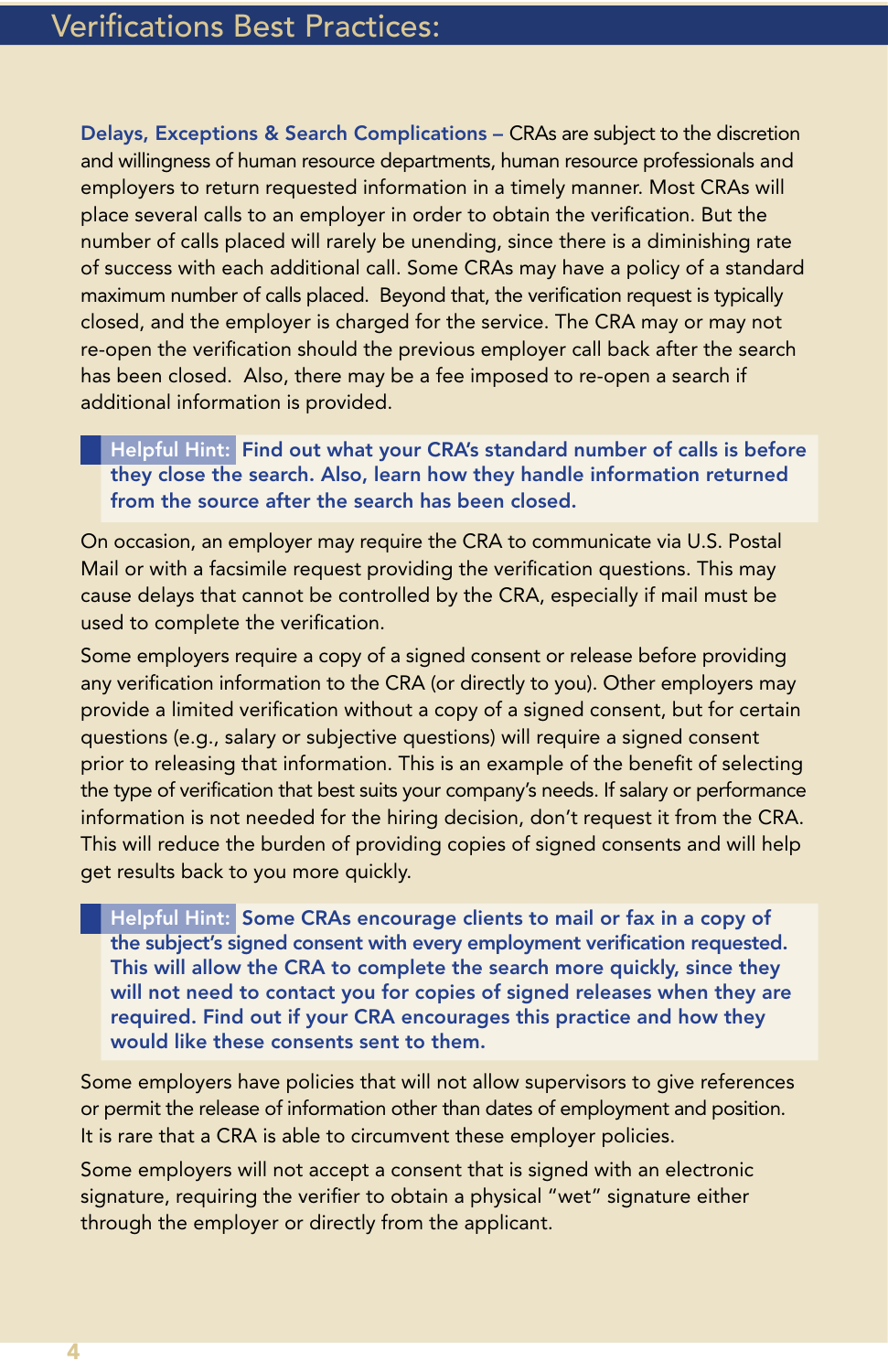## napp

#### Minimum Employment Verification Request Information Required –

The following information is the minimum that must be provided to the CRA for a successful verification:.

- Name when employed
- Dates of employment
- Job title
- Name of company
- Name of supervisor

 Helpful Hint: It may be tempting to provide the CRA with only the employer name, since it's the easiest piece of information to obtain from the subject. Some companies will only confirm or deny data provided to them and nothing else. This is why providing as much information as possible is recommended, since the CRA can then complete the verification with all information at hand. Also, the name, or part of a name alone may not be enough for the CRA to find the source, especially with respect to small employers, employers with common names or franchises.

 Helpful Hint: The name of the company is obviously important and if it is a division within a company it is most helpful to know that, as records may be stored in separate locations. Similarly, the subject should be told clearly that if they worked as a temporary worker, the name of the employer should be that of the temporary agency and not of the employer where the subject was assigned.

Providing a valid employer phone number and address, (or city and state at a minimum), may reduce verification turn-around time since the CRA will not expend valuable time researching employer contact information.

If a manager, supervisor or peer interview is required, it is crucial to have the name of that individual. If such an interview is not required, it is still often helpful to have the name of a manager or supervisor in case the past employer is having a hard time finding the applicant's file. It may alert the past employer contact to locate the file in an alternate location.

Finally, consider how your own company responds to employment verification requests from CRAs and other employers. Encourage your Human Resources staff to respond to requests in a timely manor in order to provide the same courtesy to other employers that your company requests from them.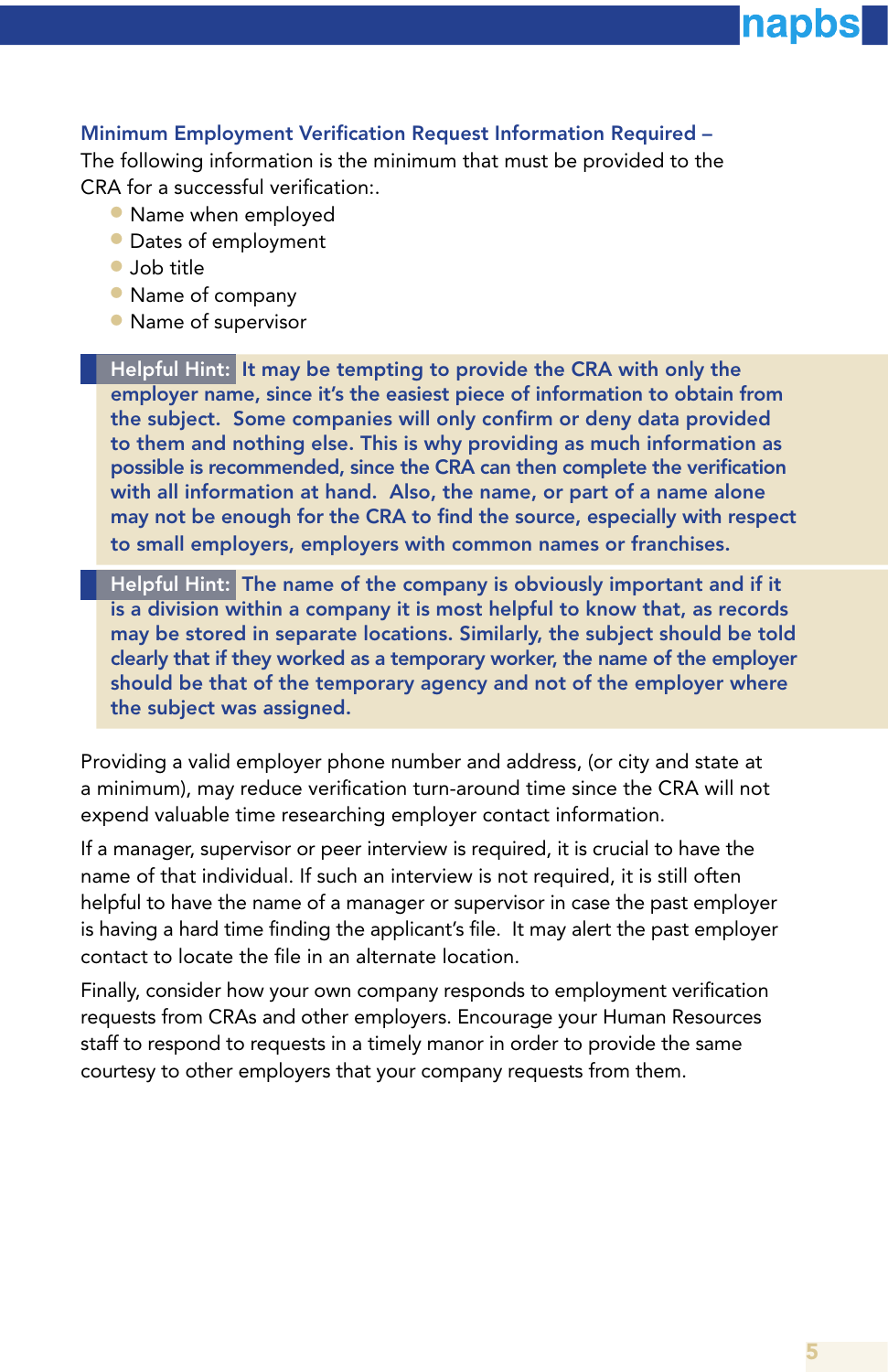#### Educational History Verification

Search Description – Provides confirmation of completion of high school, GED and/or degree, along with the institution name, location, date received or dates of enrollment and a description of a degree received (i.e. diploma, GED or degree).

Means of Verification – Telephone, facsimile and email communication are common forms of communication to obtain confirmation of completion and fulfillment of institution requirements.

A growing number of institutions have outsourced their enrollment and graduation information to third-party organizations. In these cases, the institution will not accept any requests for verifications and will refer all such requests to the third-party source. The third-party source charges the CRA a fee to obtain the information. The fees typically range from \$5 - \$20. CRAs may pass these fees on to customers as separate fees. Some CRAs may incorporate these fees into the price of their verifications.

 Helpful Hint: Find out the standard fees your CRA charges so that you can budget appropriately. Understand that the CRA has little or no choice in using these third- party providers and a fee is always involved.

Delays, Exceptions & Search Complications – The following items may result in delays, exceptions and complications:.

- Institutions, especially high schools, rarely file student history by Social Security Number (SSN). The information is filed by the name the subject used while attending and the graduation or attendance dates. Colleges and universities typically file records under SSN, but depending on the age of the record, some may file information by attend name and dates, or according to the specific college, school or department attended or major declared. Also, as data breaches become more common in schools, fewer colleges and universities will allow records to be obtained via an SSN, or may use a truncated or abbreviated SSN.
- Most GED verifications must be completed by mail, which extends turnaround times. State offices often charge a small administrative fee to obtain information. Some GED turn-around times may be weeks. The CRA is unable to obtain the verification any quicker than the individual GED system will allow.
- **•** The administrative offices of many institutions, especially high schools, may be short-staffed or closed for portions of the summer months, national holidays, and breaks. Turn-around times can be extended under these circumstances, particularly if the CRA must wait until the academic season or session resumes for the completion of the verification.
- **•** There may be delays in turn-around times during registration or admissions periods. Some institutions close their verifications support services entirely during admissions or registration times.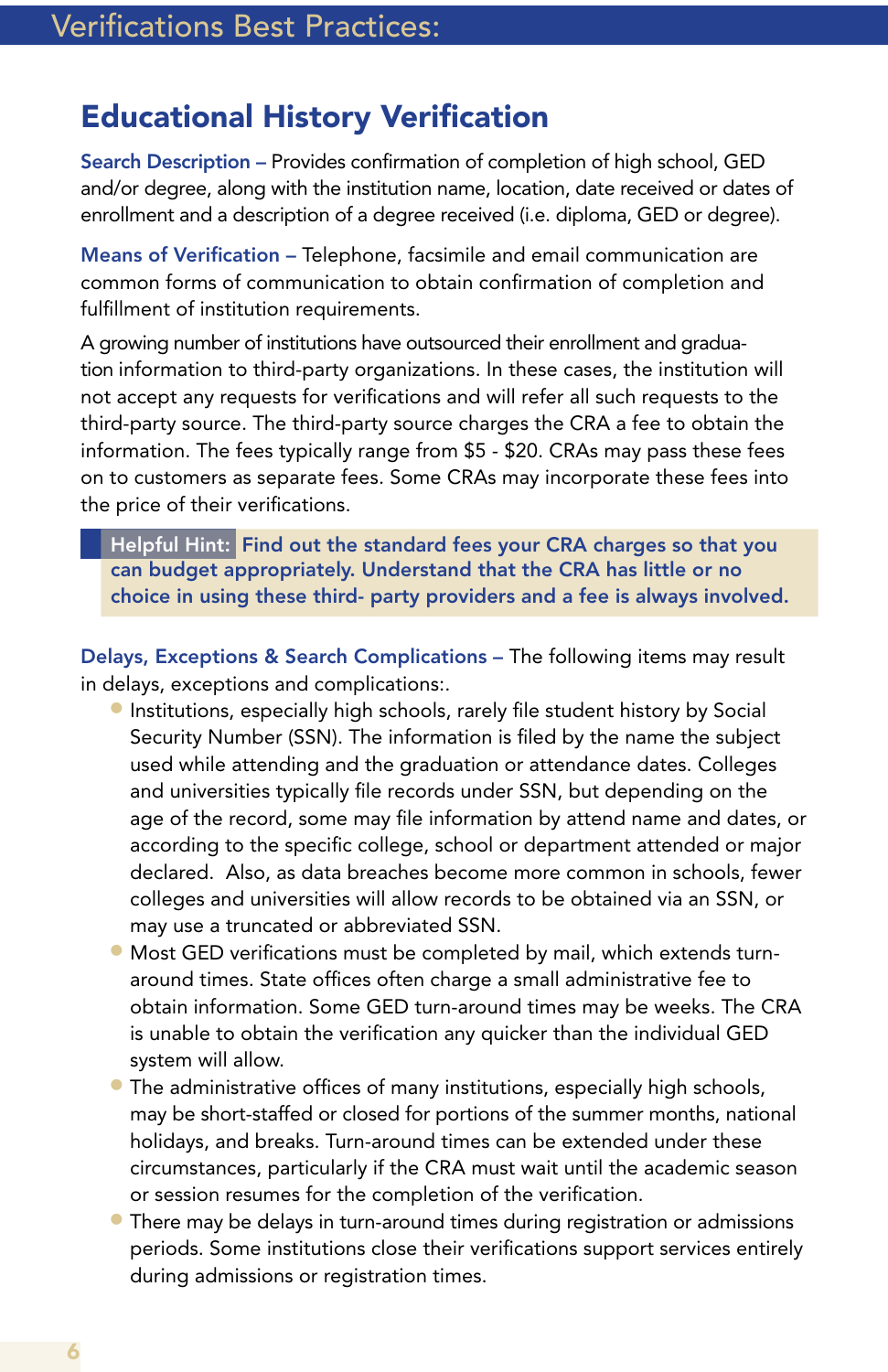### napbs

Many institutions require a copy of a signed consent or release before providing the verification information to the CRA (or directly to you). A significant number of institutions will not accept an electronic consent and will require a copy of a "wet" signature

 Helpful Hint: Some CRAs encourage clients to mail or fax in a copy of the subject's signed release with every education verification requested. This will allow the CRA to complete the search more quickly, since they will not need to contact you for copies of signed consents when they are required. Find out if your CRA encourages this practice and how they would like these consents sent to them.

Helpful Hint: If your company uses electronic applications, you will still need to obtain a traditional signed consent from the subject in order to fulfill the requirement for "wet" signatures, when required.

#### Minimum Education Verification Request Information Required –

The following information is the minimum that must be provided to the CRA for a successful verification.:

- Name used when attending
- Dates attended or graduation date
- Clear indication of whether a GED, diploma or degree was earned, and what type. If GED, where was it obtained? (Some states require the name of the testing center in order to verify the GED.)
- Name of institution, including city, state and campus

It is very common that a maiden or the name the applicant used when attending the institution is required in verifying education attendance and/or graduation. This is especially true of high schools that do not file records by Social Security number.

Dates of attendance or graduation dates are very important to provide to the CRA because the institution contacted may not file information under SSN. The dates of attendance and/or graduation will assist in determining the location of the records which may be archived, particularly if they are older. Also, remind candidates who have earned a General Education Degree (GED) rather than a diploma that they should clearly state this fact so the verification can be requested from the correct source and be completed more quickly. If a GED was obtained versus a diploma, it is usually necessary to know the institution the person attended to obtain the GED since high schools rarely have GED information available.

If a degree was obtained, it is helpful to know what type of degree.

The name of the institution is very important, but some institutions may have multiple campuses, even in the same city, and records are not always consolidated. The more specific the information provided up front, the easier it is for your CRA to verify the information provided in a timely manner and with limited follow up to you, the prospective employer.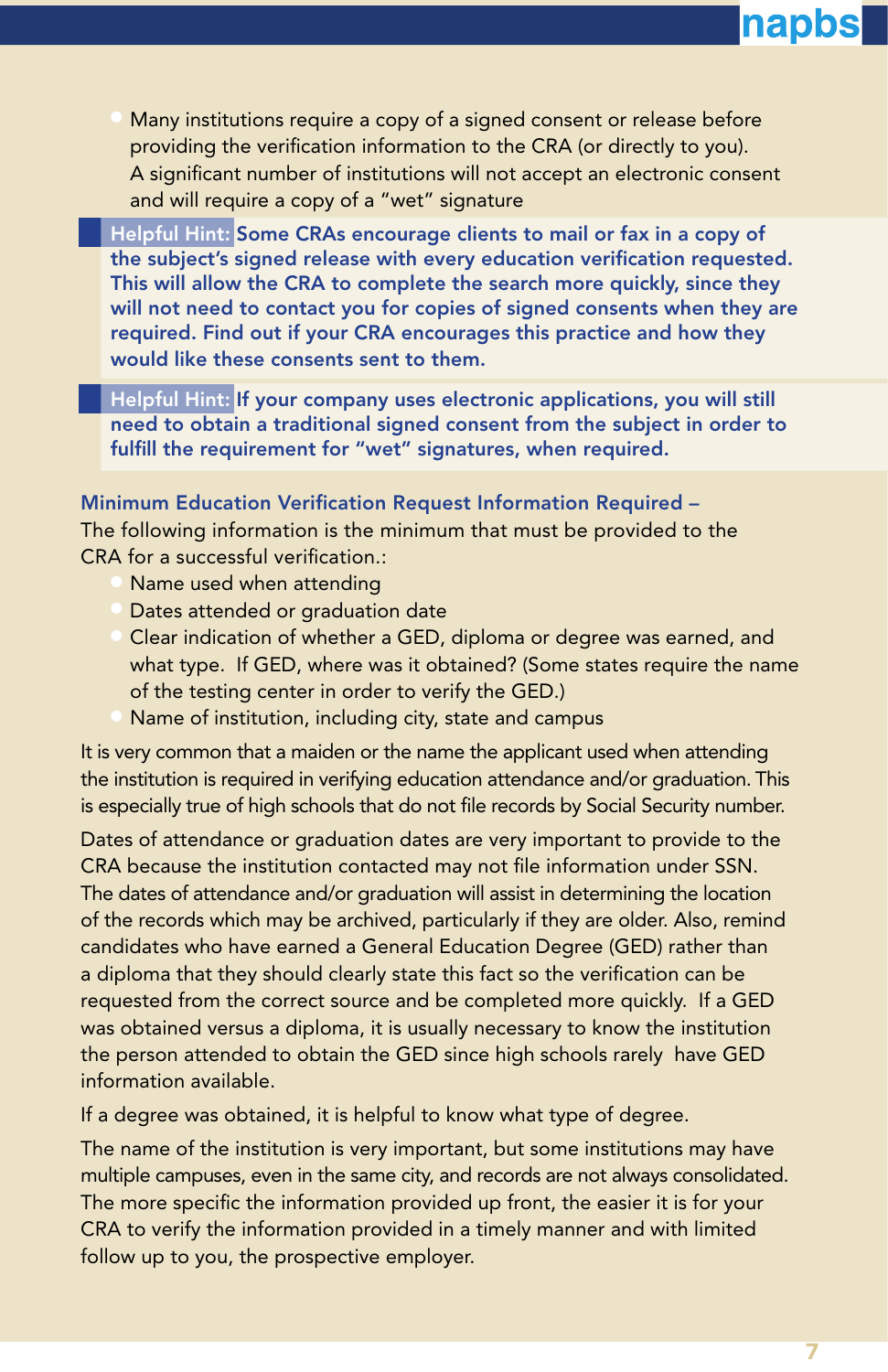#### **References**

Search Description – Provides personal or professional reviews or ratings of individuals. Includes professional, personal and trade references. Some CRAs may have standard questions used for reference purposes or for references for particular industries.

Means of Verification – The CRA contacts the reference, typically by telephone. Questions can also be submitted via email or fax. Customized questions may be available from your CRA.

Delays, Exceptions & Search Complications – The CRA is subject to the discretion and willingness of the reference to return communication and to go on record with opinions about another. Again, some employers will not allow employees to give personal or professional references about current or past employees. Further, some individuals will simply not return phone calls.

 Helpful Hint: Provide a daytime phone number for the reference if possible. This will increase the success rate of your reference checks by enabling the CRA to go right to the source during normal business hours.

#### Verification of Earned Credentials/Licenses

Search Description – Provides verification of a license, certification and/or designation.

Means of Verification – The means of obtaining information varies greatly based on the issuing agency. Many state licenses are available electronically and provide date of issuance, license status (current, suspended, etc.), and expiration date (if applicable). They may also include any disciplinary actions and complaints lodged against the licensee.

Delays, Exceptions & Search Complications – Certifying agencies vary greatly by state and industry and their requirements for verifying a certification can also vary widely. These may include electronic access, telephone, email and U.S. Postal Mail.

#### Military Verifications

Search Description – Provides verification of military service as well as discharge status.

Means of Verification – Typically, employers will request a copy of the applicant's DD-214 form showing documentation from the military as to nature of discharge, service record, training, etc. Employers should be precise in asking for copies one and four to make sure they are receiving pertinent information. CRAs can assist if the applicant does not have a DD-214 by having the applicant fill out a Form 180 and submitting it to the National Personnel Records Center for processing. If the applicant has not been out of service very long, a reference may sometimes be obtained from the most recent commanding officer.

Delays, Exceptions & Search Complications – Submission to the National Personnel Records Center can take up to six months for a response.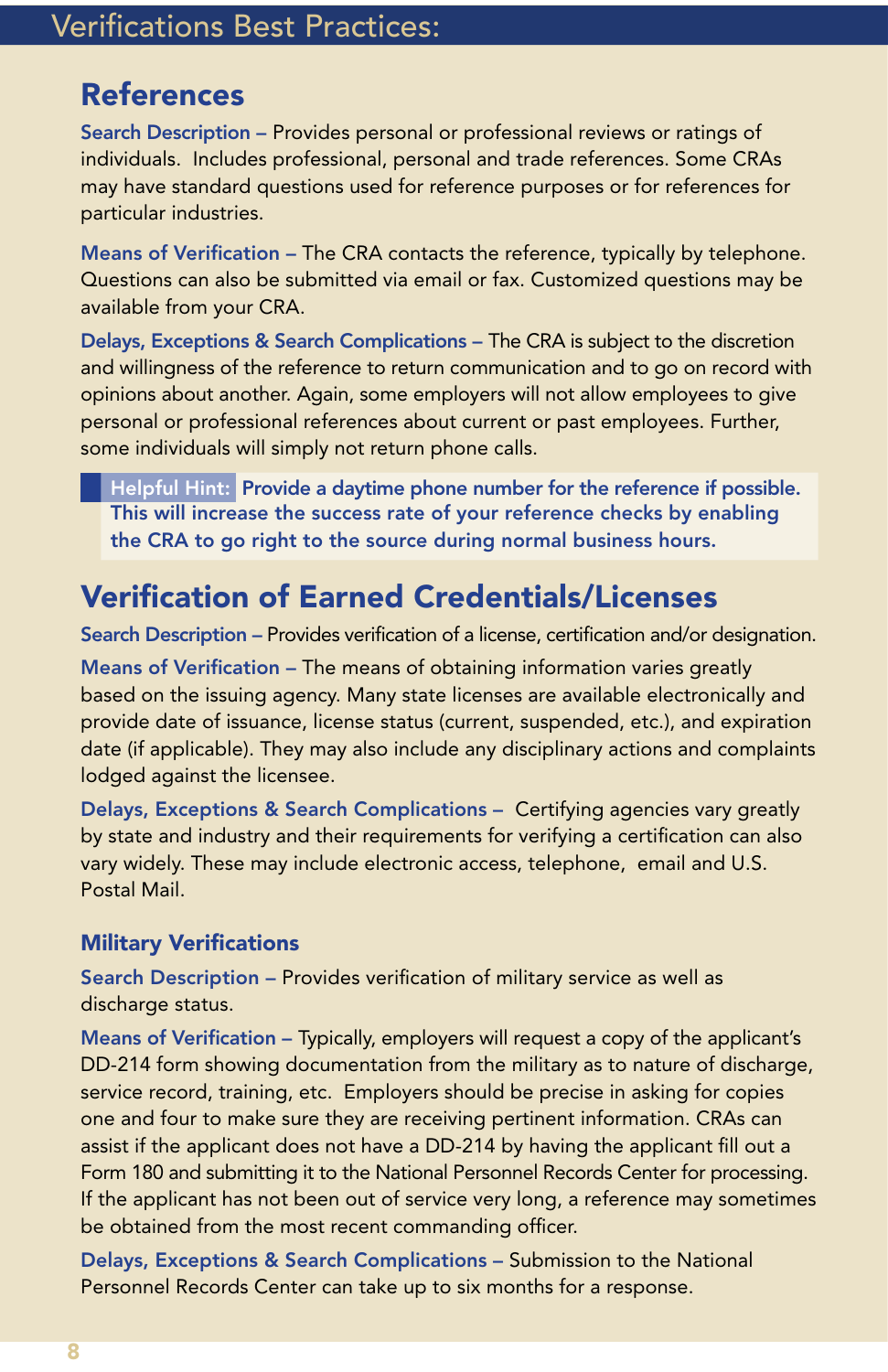What Clients Need to Know for Successful Outsourced Verifications